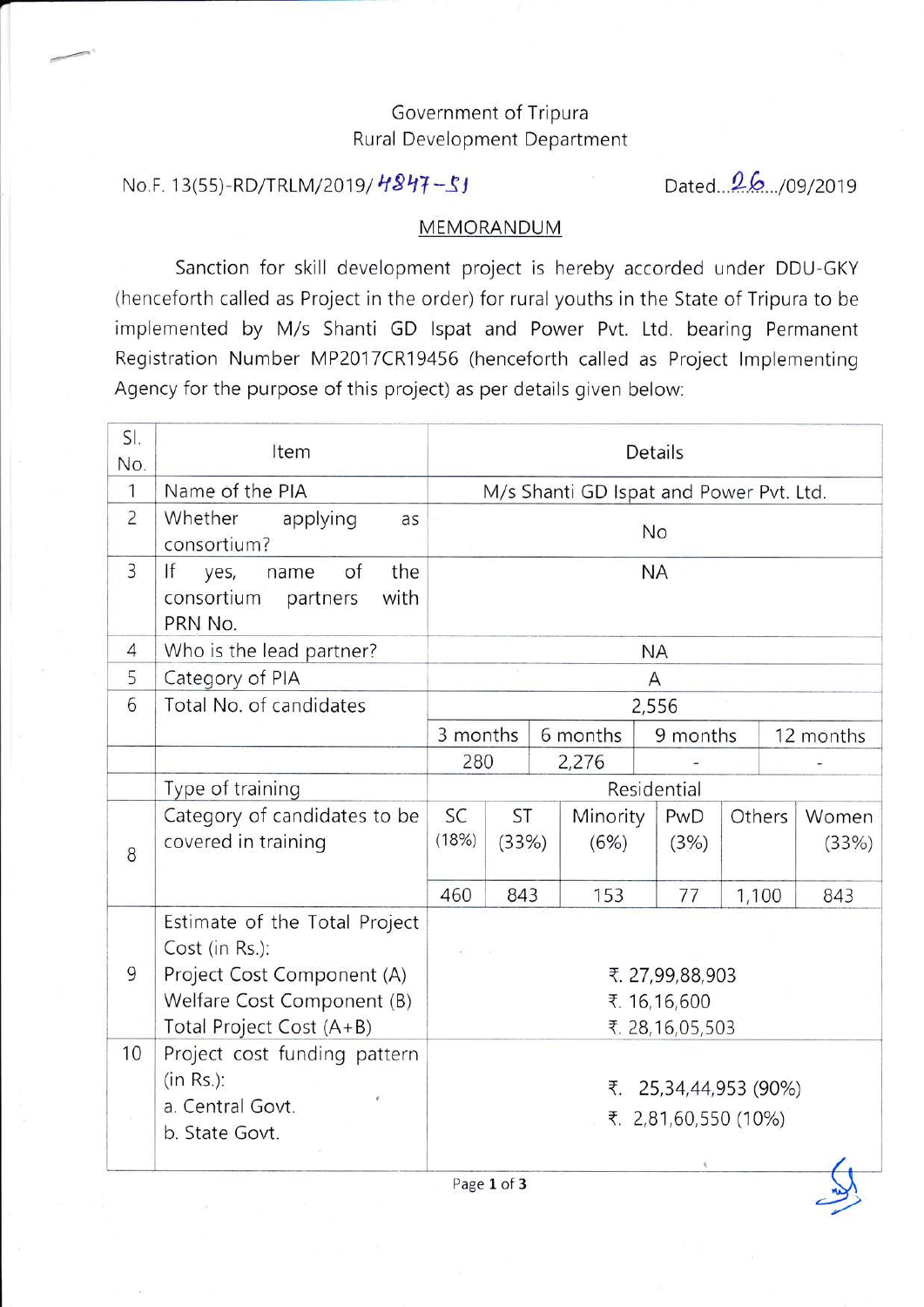|    | Total                                                 | ₹. 28,16,05,503                                                                                                                                                                                                                                                   |  |
|----|-------------------------------------------------------|-------------------------------------------------------------------------------------------------------------------------------------------------------------------------------------------------------------------------------------------------------------------|--|
| 11 | Does the PIA satisfy eligibility<br>conditions?       | Yes                                                                                                                                                                                                                                                               |  |
| 12 | Has the PAA recommended<br>the project?               | Yes                                                                                                                                                                                                                                                               |  |
| 13 | Whether<br>the<br>PAC<br>has<br>approved the project? | Yes, in the meeting held on 10.06.2019.                                                                                                                                                                                                                           |  |
| 14 | Districts to be covered                               | West Tripura-351, North Tripura-315, South<br>Tripura-315, Dhalai-315, Khowai-315, Sepahijala-<br>315, Unakoti-315, Gomati-315                                                                                                                                    |  |
| 15 | <b>Training Center Location</b>                       | (West Tripura -2)-1015, (Dhalai -1)-525, (Kolkata-<br>$1)-1016$                                                                                                                                                                                                   |  |
| 16 | Trades to be covered                                  | Apparel-Specialized Sewing Machine Operator-<br>280, garments making-Apparel manufacturing<br>Technology-I-700, Apparel, Made ups & Home<br>Furnishing-Fashion Designer-701, Retail-Retail<br>Sales Associate-595, Healthcare-Emergency<br>Medical Technician-280 |  |
| 17 | Duration of the project                               | 3 years                                                                                                                                                                                                                                                           |  |
| 18 | Third Party Certification                             | NCVT, SSC                                                                                                                                                                                                                                                         |  |

2. Total fund i.e. ₹.28,16,05,503 (Rupees Twenty Eight Crore Sixteen Lakh Five Thousand Five Hundred Three) only which shall be released to the Project Implementing Agency in four installments in the ratio of 25:50:15:10 subject to provisions of DDU-GKY Guidelines, 2016.

3. The Project lmplementing Agency shall submit a Performance Guarantee from a Nationalized Bank for ₹. 1,76,00,344 (One Crore Seventy Six Lakh Three Hundred Forty Four) only (a minimum value of 6.25% of the total approved cost, as per notification No.50/2017 dt.13.09.2017 of the Rural Skills Division, MoRD) at the time of signing the MoU.

4. For better project management the first installment of fund amounting to  $\bar{\tau}$ . 7,04,01,376 (Rupees Seven Crore Four Lakh One Thousand Three Hundred Seventy Six only) comprising of Central Share of ₹. 6,33,61,238 (Rupees Six Crore Thirty Three Lakh Sixty One Thousand Two Hundred Thirty Eight) only is (90%) and State Share of  $\xi$ . 70,40,138 (Rupees Seventy Lakh Forty Thousand One Hundred Thirty Eight) only is (10%). In pursuance to the memorandum issued vide F.No.13(19)-RD(TRLM)/2O19/4717 -21

 $\sqrt{2}$